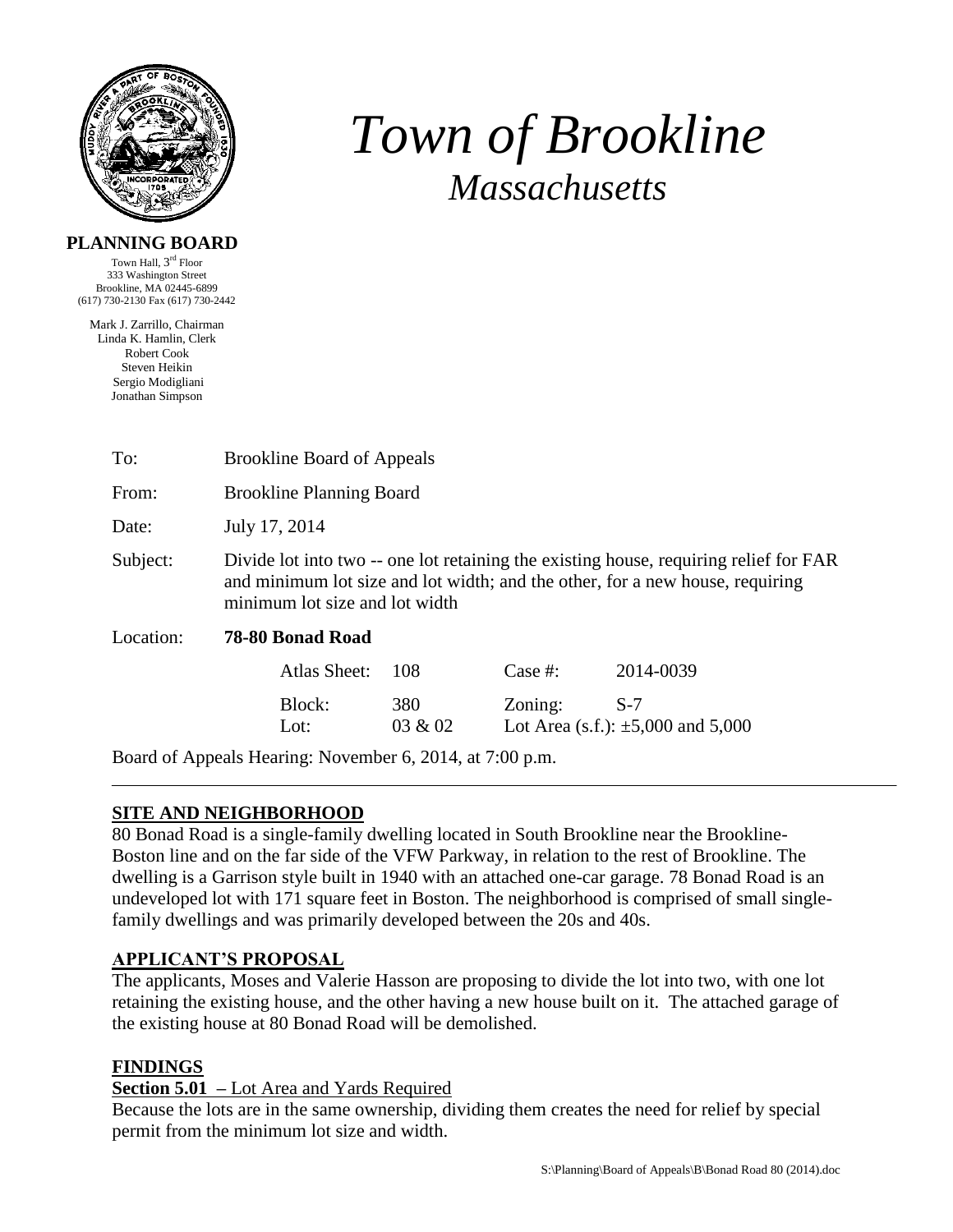# **Section 5.10 and 5.15 –** Minimum Lot Size

# **Section 5.13 –** Lot Width

The Board of Appeals may issue a special permit to allow the minimum lot size and width to be reduced to  $\frac{3}{4}$  of that allowed as long as yard requirements are observed, and the lot size or lot width is not less than  $\frac{3}{4}$  of the requirement, unless more than half of the frontage on the same side of the same street in the same block is already built up with such lesser lot sizes or lot widths. In this case, all of the houses in Brookline on the same side of the street, in the same block, are on lots of 5,000 s.f. or less.

| <b>Dimensional</b><br><b>Requirements</b>         | <b>Required</b> | <b>Existing</b> | <b>Proposed</b> | <b>Relief</b>   |
|---------------------------------------------------|-----------------|-----------------|-----------------|-----------------|
| Minimum Lot Size - 80<br><b>Bonad Road</b>        | 7,000 s.f.      | $5,000$ s.f.    | 5,000 s.f.      | Special Permit* |
| <b>Minimum Lot Size - 78</b><br><b>Bonad Road</b> | 7,000 s.f.      | 5,000 s.f.      | 5,000 s.f.      | Special Permit* |
| Lot Width - 80 Bonad<br>Road                      | 65'             | 50'             | 50'             | Special Permit* |
| Lot Width - 78 Bonad<br>Road                      | 65'             | 50'             | 50'             | Special Permit* |

\*The Board of Appeals may issue a special permit to allow the minimum lot size and width to be reduced to ¾ of that allowed under By-law Section 5.15.2

### **Section 5.20 –** Floor Area Ratio

This section is applicable to 80 Bonad Road. The existing house will exceed the FAR when the lot is subdivided or a house is built on 78 Bonad Rd. The proposed new house at 78 Bonad Road will conform to the allowed maximum FAR.

| <b>Floor Area</b>       | <b>Allowed</b> | <b>Existing</b> | <b>Proposed</b> | <b>Finding</b>  |
|-------------------------|----------------|-----------------|-----------------|-----------------|
| <b>Floor Area Ratio</b> | 0.35           | 0.22            | 0.44            |                 |
| (% of allowed)          | 00%            | 62%             | l 24%           | Special Permit* |
| Floor Area (s.f.)       | .750           | 2,208           | 2,208           |                 |

\*Town Counsel has opined that the lot at 80 Bonad Road is not a legal pre-existing, non-conforming lot on its own and would need relief for its FAR. Special permit relief can be granted retroactively by the Zoning Board of Appeals under By-law Section 5.22.3.c

### **Section 5.22.3.c** – Exceptions to Floor Area Regulations for Residential Units

If the total floor area increase is less than 350 square feet, a special permit may be granted for an increase in floor area up to 350 square feet provided that the resulting gross floor area of the building(s) is not more that 150% of the permitted gross floor area. Legalization of the preexisting non conformity is subject to Board interpretation and implementation of retroactive FAR relief for a 153 square foot addition at 80 Bonad Road in 1990.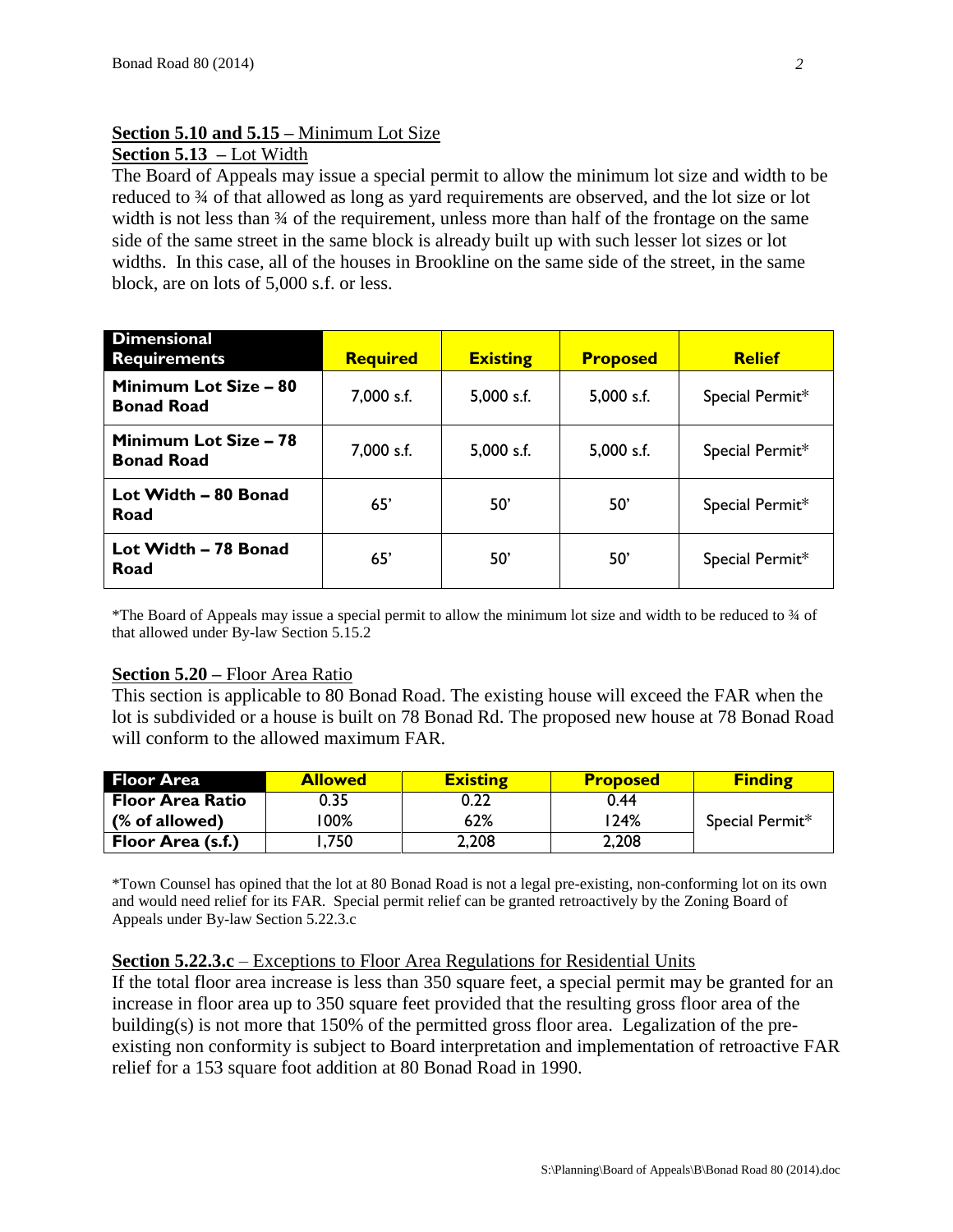This exterior alteration, if retroactively granted special permit relief, also triggers design review according to By-law **Section 5.09.2.j: Design Review** for which a special permit is also required.

### **Section 8.02.2 –** Alteration or Extension

A special permit is required to alter a pre-existing non-conforming structure or use at 80 Bonad Road.

## **PLANNING BOARD COMMENTS**

The Planning Board is supportive of this proposal which would allow for the construction of a new dwelling at 80 Bonad Road and the legalization of the existing dwelling at 78 Bonad Road. The Board feels that the applicant meets the special permit requirements for waiving the minimum lot size and lot width because all of the other houses on that block on the same side of the street have lots of 5,000 s.f. or less. Therefore, having the existing house and a new house on a 5,000 s.f. lot will be in keeping with the character of the neighborhood, which is located on the Brookline/Boston boundary.

If the Board of Appeals determines that the statutory requirements for retroactive FAR relief is met, the Planning Board has no objection to legalizing the existing FAR for the house at 78 Bonad Road. This is necessary to prevent infectious invalidity from affecting the new house and lot.

## **Therefore, if the statutory requirements for a variance are met, the Planning Board recommends approval of the site plans by Alpha Omega Engineering, dated 5/8/2014, for the existing and proposed house lots, subject to the following conditions:**

- 1. Prior to the issuance of a building permit for a new house at 78 Bonad Road, the applicant shall submit a final site and landscaping plan for the lot subject to the review and approval of the Assistant Director of Regulatory Planning.
- 2. Prior to the issuance of a building permit for a new house at 78 Bonad Road, the applicant shall submit final elevations and floor plans, subject to the review and approval of the Assistant Director of Regulatory Planning.
- 3. Prior to the issuance of a building permit for a new house at 78 Bonad Road, the applicant shall submit to the Building Commissioner for review and approval for conformance to the Board of Appeals decision: 1) a final site plan stamped and signed by a registered engineer or land surveyor, and 2) final elevations and floor plans stamped by a registered architect and 3) evidence that the Board of Appeals decision has been recorded at the Registry of Deeds.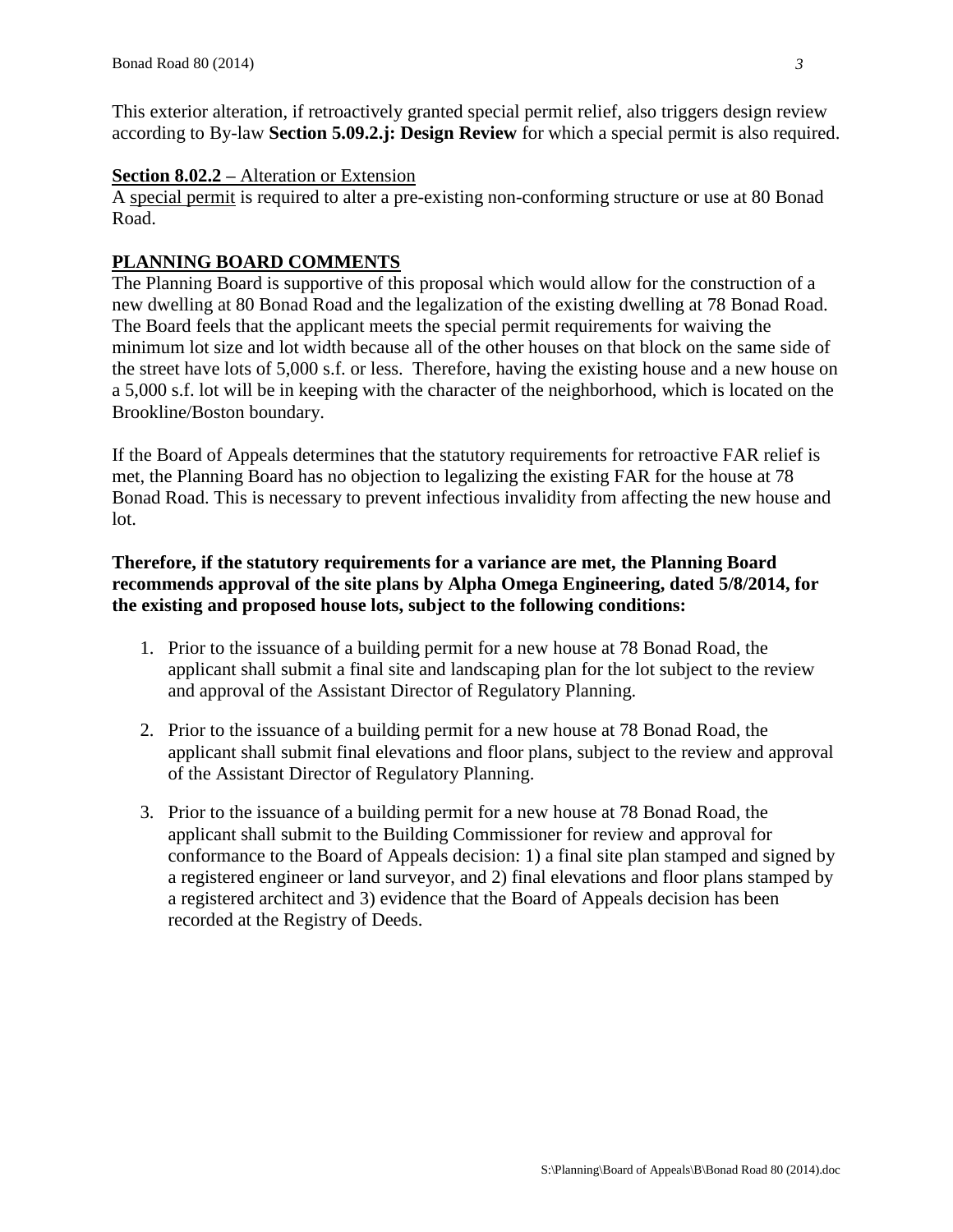

*78-80 Bonad Road Aerial View*

**pss/tcr**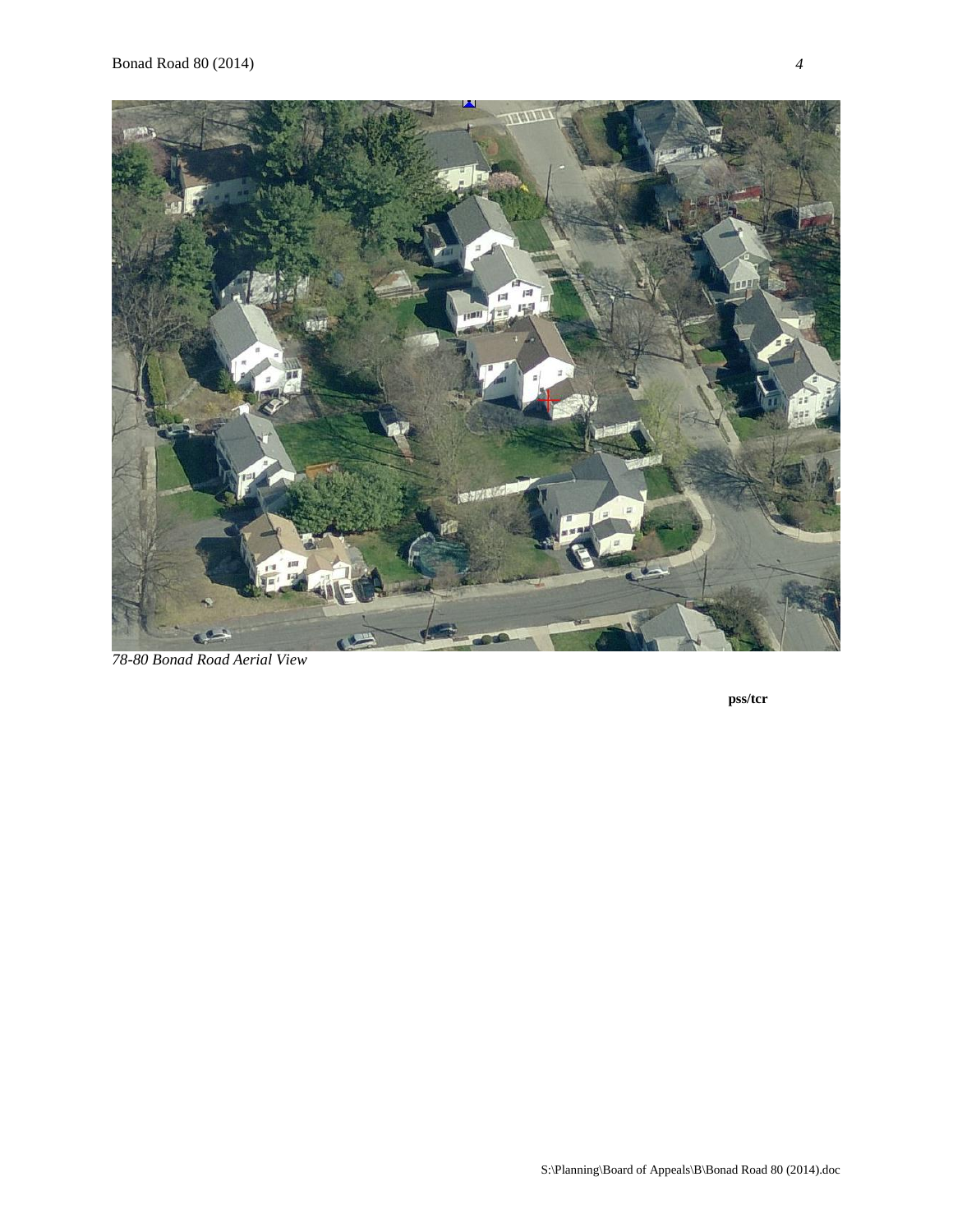